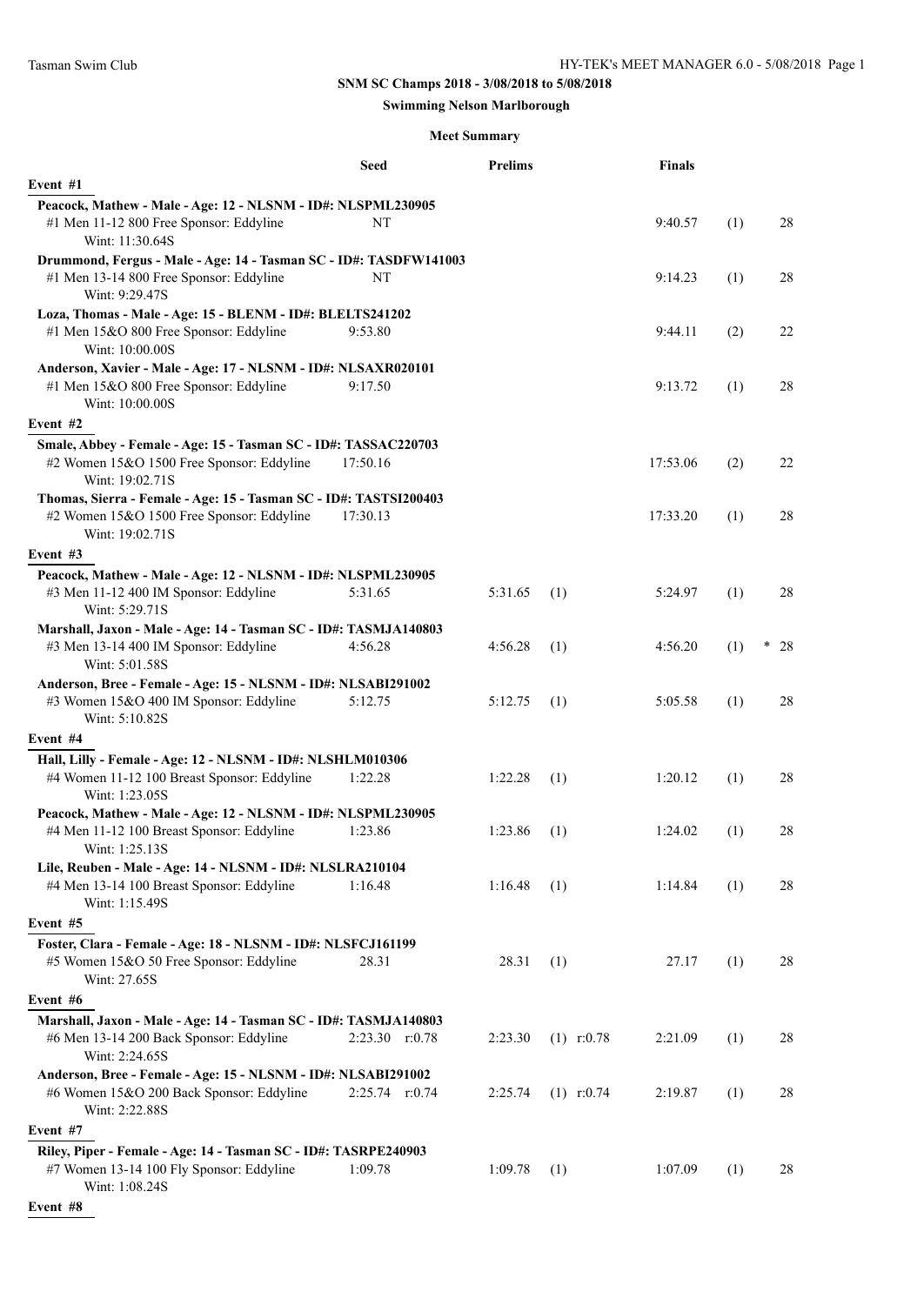# **SNM SC Champs 2018 - 3/08/2018 to 5/08/2018**

## **Swimming Nelson Marlborough**

## **Meet Summary**

|                                                                                                                                      | <b>Seed</b> | <b>Prelims</b> |     | <b>Finals</b> |     |          |
|--------------------------------------------------------------------------------------------------------------------------------------|-------------|----------------|-----|---------------|-----|----------|
| Hall, Lilly - Female - Age: 12 - NLSNM - ID#: NLSHLM010306<br>#8 Women 11-12 50 Breast Sponsor: Eddyline<br>Wint: 38.55S             | 37.16       |                |     | 38.10         | (1) | 28       |
| Loach, Rebecca - Female - Age: 14 - NLSNM - ID#: NLSLRE170604<br>#8 Women 13-14 50 Breast Sponsor: Eddyline<br>Wint: 35.67S          | 35.27       |                |     | 35.63         | (1) | 28       |
| Event #9                                                                                                                             |             |                |     |               |     |          |
| Peacock, Mathew - Male - Age: 12 - NLSNM - ID#: NLSPML230905<br>#9 Men 11-12 200 Free Sponsor: Eddyline<br>Wint: 2:23.04S            | 2:19.99     | 2:19.99        | (1) | 2:17.10       | (1) | 28       |
| Thurlow, Isabella - Female - Age: 13 - Tasman SC - ID#: TASTIS260804<br>#9 Women 13-14 200 Free Sponsor: Eddyline<br>Wint: 2:12.88S  | 2:15.96     | 2:15.96        | (2) | 2:12.11       | (1) | 28       |
| Event #10                                                                                                                            |             |                |     |               |     |          |
| McGuinniety, Matai - Male - Age: 18 - NLSNM - ID#: NLSMML230500<br>#10 Men 15&O 100 IM Sponsor: Eddyline<br>Wint: 1:03.96S           | 1:05.17     | 1:05.17        | (1) | 1:02.59       | (1) | 28       |
| Kelly, Luke - Male - Age: 20 - WHACB - ID#: WHAKLX130897<br>#10 Men 15&O 100 IM Sponsor: Eddyline<br>Wint: 1:03.96S                  | 1:05.17     | 1:05.17        | (1) | 1:02.67       | (2) | 22       |
| Event #11                                                                                                                            |             |                |     |               |     |          |
| Wilson, Samantha - Female - Age: 12 - Tasman SC - ID#: TASWSL280206<br>#11 Women 11-12 50 Back Sponsor: Eddyline<br>Wint: 34.79S     | 36.78       |                |     | 34.36         | (1) | 28       |
| McGuinniety, Matai - Male - Age: 18 - NLSNM - ID#: NLSMML230500<br>#11 Men 15&O 50 Back Sponsor: Eddyline<br>Wint: 29.67S            | 27.59       |                |     | 28.10         | (1) | 28       |
| Event #16                                                                                                                            |             |                |     |               |     |          |
| Peacock, Mathew - Male - Age: 12 - NLSNM - ID#: NLSPML230905<br>#16 Men 11-12 400 Free Sponsor: Eddyline<br>Wint: 5:08.21S           | 4:43.45     | 4:43.45        | (1) | 4:40.75       | (1) | ×<br>28  |
| Thurlow, Isabella - Female - Age: 13 - Tasman SC - ID#: TASTIS260804<br>#16 Women 13-14 400 Free Sponsor: Eddyline<br>Wint: 4:40.78S | 4:43.83     | 4:43.83        | (1) | 4:37.49       | (1) | 28       |
| Smale, Abbey - Female - Age: 15 - Tasman SC - ID#: TASSAC220703<br>#16 Women 15&O 400 Free Sponsor: Eddyline<br>Wint: 4:31.93S       | 4:40.87     | 4:40.87        | (2) | 4:28.99       | (2) | 22       |
| Thomas, Sierra - Female - Age: 15 - Tasman SC - ID#: TASTSI200403<br>#16 Women 15&O 400 Free Sponsor: Eddyline<br>Wint: 4:31.93S     | 4:34.39     | 4:34.39        | (1) | 4:26.26       | (1) | 28       |
| Event #17                                                                                                                            |             |                |     |               |     |          |
| Wilson, Samantha - Female - Age: 12 - Tasman SC - ID#: TASWSL280206<br>#17 Women 11-12 50 Fly Sponsor: Eddyline<br>Wint: 32.75S      | 33.61       |                |     | 31.97         | (1) | 28       |
| Anderson, Xavier - Male - Age: 17 - NLSNM - ID#: NLSAXR020101<br>#17 Men 15&O 50 Fly Sponsor: Eddyline<br>Wint: 27.56S               | 26.16       |                |     | 27.38         | (1) | 28       |
| Event #18                                                                                                                            |             |                |     |               |     |          |
| Anderson, Bree - Female - Age: 15 - NLSNM - ID#: NLSABI291002<br>#18 Women 15&O 100 Back Sponsor: Eddyline<br>Wint: 1:05.97S         | 1:09.62     | 1:09.62        | (1) | 1:05.73       | (1) | 28       |
| Event #19                                                                                                                            |             |                |     |               |     |          |
| Peacock, Mathew - Male - Age: 12 - NLSNM - ID#: NLSPML230905<br>#19 Men 11-12 200 Breast Sponsor: Eddyline<br>Wint: 2:58.40S         | 2:56.68     | 2:56.68        | (1) | 2:56.56       | (1) | *.<br>28 |